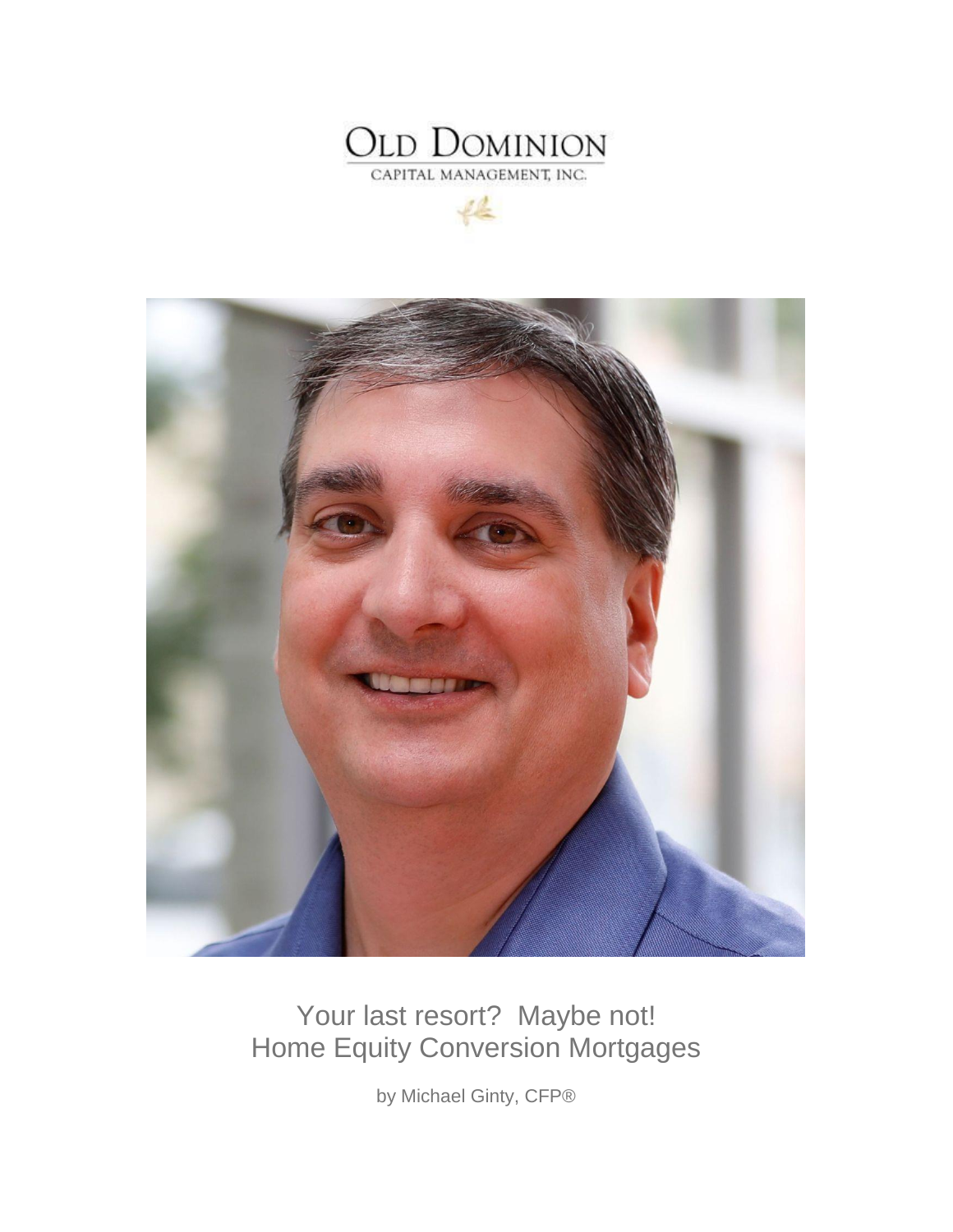For over a year now, the advisors at Old Dominion have been thinking a lot about Home Equity Conversion Mortgages (HECMs, commonly referred to as Reverse Mortgages). My own personal opinion on these loans has always been that it should be utilized as a last resort. That was until I attended a Financial Planning Association conference session that opened my mind. After listening to the arguments about some ways these loans can improve retirement income strategies as well as some of the changes in the rules applying to these loans, I was intrigued enough to look deeper.

First of all, I understand the initial reaction clients have when I bring up this strategy. It took me a while to turn the corner too, but I am not doing my clients any favors by ignoring these tools and how they may fit into their financial plans. For most retirees, their home is one of their most valuable assets. Unfortunately, it is also illiquid. Without a way to access that equity, your house is like a big pile of money you live in.

We are only considering Federal Housing Authority (FHA) approved HECM Loans. The application process for these loans is designed to make sure homeowners are well informed and understand what they are getting into. They are also expensive to establish since they have high closing costs compared to traditional mortgages and Home Equity Lines of Credit. However, the high closing cost is what makes these loans safe. The cost is mostly due to the mortgage insurance premium tied to the loan. You must be at least 62 years old to apply for a HECM. Given the high closing costs of these loans, it does not make sense to pursue one unless you are reasonably sure this is the home you want to stay in potentially for the rest of your life.

Why would we consider a loan that has a very high upfront cost for our clients on the asset they worked so hard to pay off? Unlike a conventional mortgage, you never need to make a payment on this one as long as you live in the house as your